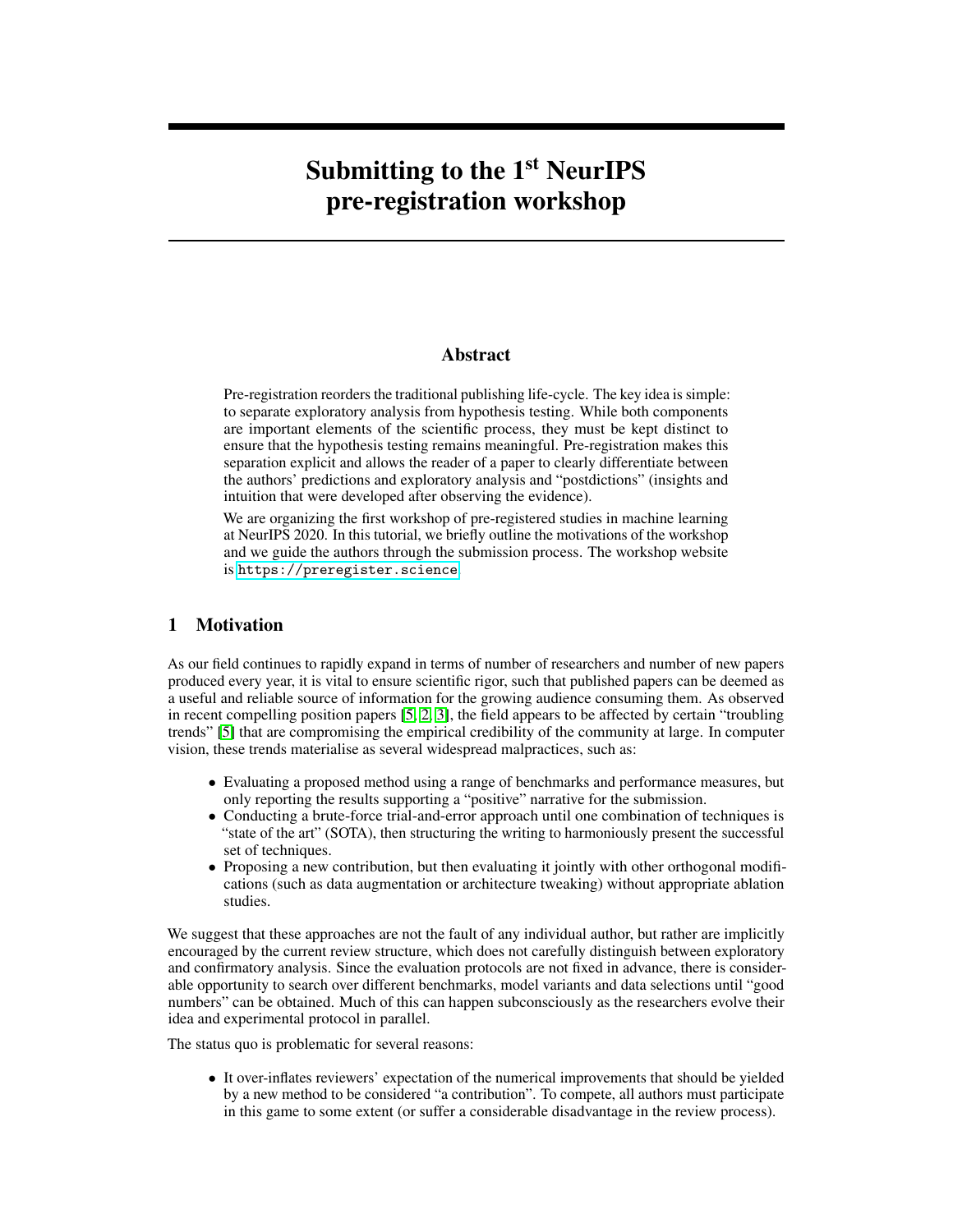• Evaluations that are conducted in this manner lose their statistical strength—the results are less likely to hold beyond the precise configuration used for reported experiments. Importantly, readers of a paper have no way to assess the number of confirmatory experiments that were conducted before the final set are selected for publication. Note that greater computational resources thus become a significant advantage beyond the ideation and exploratory phase—holding all other variables fixed, they provide a larger set of experimental evaluations to select results from.

# <span id="page-1-1"></span>2 The pre-registration protocol

The aim of this workshop is to try and address this issue by introducing the *pre-registration* submission protocol to the machine learning community. The concept is simple: first, authors submit a proposal (the proposal paper, Section [3.1\)](#page-1-0) before performing confirmatory experiments; then, if the paper is accepted, they conduct the proposed experiments and report their outcome in the results paper (Section [3.2\)](#page-2-2). Importantly, at the end of the process, the overall paper is published irrespective of the results achieved.

This submission model was introduced to avoid wasteful replication of results in clinical trials [\[1\]](#page-2-3) and it is now enjoying increasing popularity in several scientific communities [\[6\]](#page-3-1). It has been shown that studies following the pre-registration model tend to have better replicability [\[7\]](#page-3-2) and present a healthy ratio of positive and negative results [\[4\]](#page-2-4). Moreover, two positions papers by Gencoglu *et al.* [\[3\]](#page-2-1) and Forde & Paganinini [\[2\]](#page-2-0) recently encouraged the community to experiment with it as a promising strategy to address the malpractices outlined in Section [1.](#page-0-0)

The hope is that this approach will nudge our community towards a different system of incentives, one that promotes scientific insights and rigorously evaluated ideas, not "state-of-the-art results" for the sake of getting a paper past peer review.

# 3 Structure

#### <span id="page-1-0"></span>3.1 The *proposal paper*

The following is not a strict structure the authors are supposed to follow, just our suggestion. The authors are free to use a different one, provided that it follows the spirit of pre-registered studies described in Section [1](#page-0-0) and [2.](#page-1-1)

We recommend to follow an outline comprising of four sections: *introduction*, *related work*, *methodology* and *experimental protocol*. The first three sections are unlikely to change drastically comparing to a traditional submission. However, please consider devoting particular focus to convince the reader of the interestingness and novelty of the proposed approach, as conclusive empirical considerations will only be expressed after acceptance. As a general guideline, please consider that you will not be able to do significant edits to the proposal paper after it has been accepted – the *proposal* and *results* should "flow" once they are combined together.

A key section of a proposal paper is the experimental protocol. As a guiding principle, authors should aim to describe the planned experiments to the degree that a competent researcher working in the area could carry out the experiments without further communication.

Note that this is the appropriate section to describe things such us:

- Ablative studies.
- Variations that are orthogonal with the proposed idea; optimisers, types of regularisation, types/depth of architectures, ...
- Important hyper-parameters and hyper-parameter search.
- Baselines and recent methods to compare against.

A good protocol does not mean testing all possible variations and hyper-parameters. It only means that a pre-defined set of rules will be followed.

For example, some authors may be considering 3 standard network architectures, A, B and C, to test their method. The protocol will list the 3 architectures explicitly, but the experiments may vary: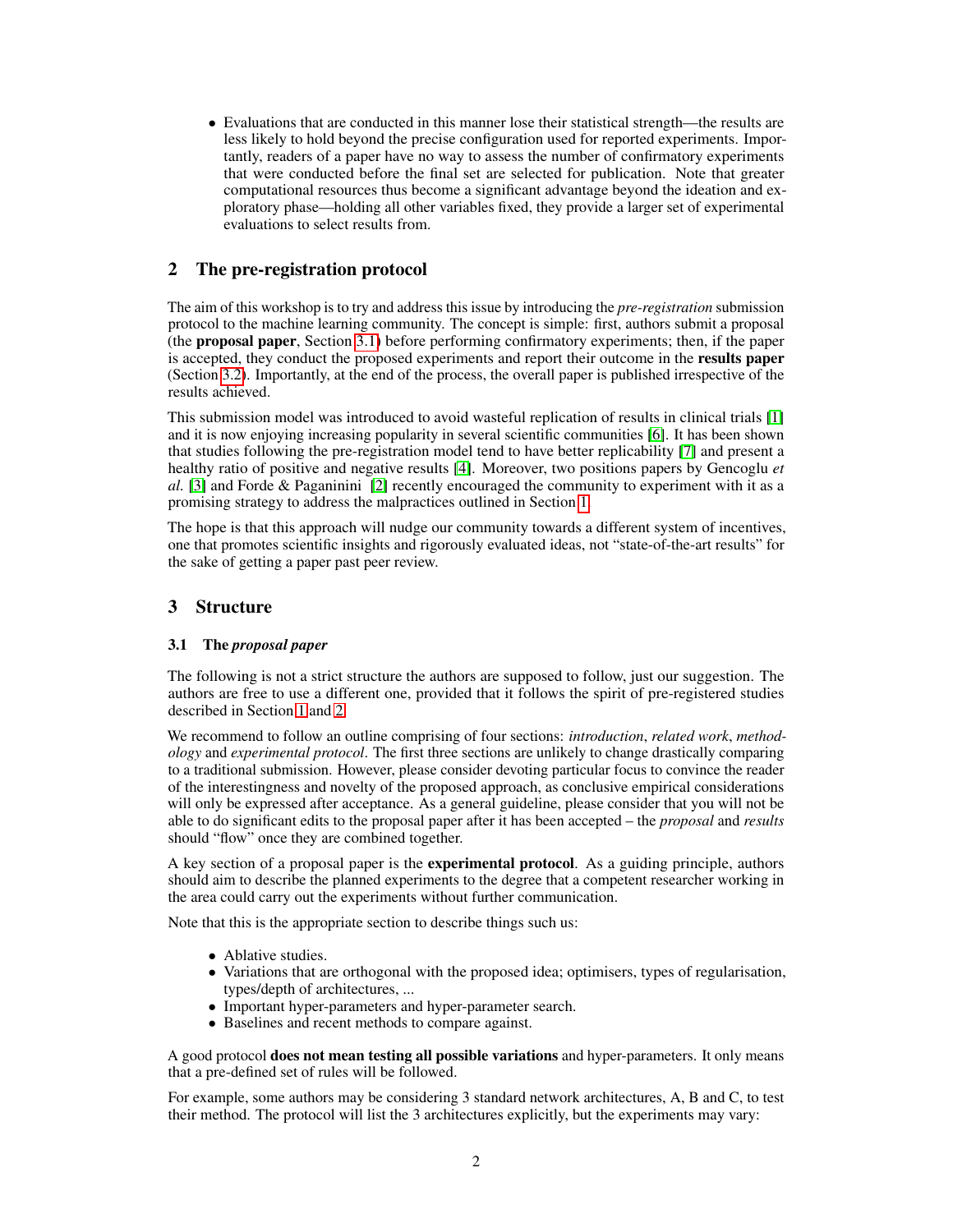- Option 1 Exhaustive evaluation. Testing all architectures may be feasible or not, depending on the authors' resources.
- Option 2 Sequential evaluation, with the least expensive architectures being evaluated first. Not all may be evaluated in the end, making this option more feasible.

Another example is in choosing the hyper-parameters:

Option 1 Grid search (expensive).

- Option 2 Random search, with the same computational budget given to all methods (flexible).
- Option 3 Manual search (documenting the number of trials) in Dataset 1, followed by evaluation with the same hyper-parameters in Dataset 2.

The idea is to describe the rules you are going to follow, which does not always mean being exhaustive.

We remark that no conclusive results should be included at this stage. However, it is allowed to include in the proposal paper the results of preliminary experiments that serve to validate the initial intuitions and motivate the experimental protocol. You can also speculate on what results are expected or what their significance would be for different outcomes.

#### <span id="page-2-2"></span>3.2 The *results paper*

After the proposal paper has been reviewed and accepted, the authors will upload a new document containing two extra sections: experimental results and conclusion.

# 4 Paper format, review process and important dates

We recommend 4 pages, but we allow up to 5 pages (*excluding* references) for the proposal paper. Note that, for some venues, only papers up to 4 pages (without references) are not considered as 'prior submission', see e.g. CVPR ([http://cvpr2020.thecvf.com/submission/main-conference/](http://cvpr2020.thecvf.com/submission/main-conference/author-guidelines) [author-guidelines](http://cvpr2020.thecvf.com/submission/main-conference/author-guidelines)). For others, e.g. NeurIPS ([https://neurips.cc/Conferences/2020/](https://neurips.cc/Conferences/2020/PaperInformation/NeurIPS-FAQ) [PaperInformation/NeurIPS-FAQ](https://neurips.cc/Conferences/2020/PaperInformation/NeurIPS-FAQ)), non-archival workshops like ours do not count as dual submissions.

There will be no strict limit for the **results paper**, but as a guideline we suggest two to four pages.

Please use the NeurIPS 2020 format (which you can find at [https://neurips.cc/Conferences/](https://neurips.cc/Conferences/2020/PaperInformation/StyleFiles) [2020/PaperInformation/StyleFiles](https://neurips.cc/Conferences/2020/PaperInformation/StyleFiles)) for both proposal and results paper. The results paper does not need an abstract or introduction.

Please find a detailed description of the review process for pre-registered papers and important dates at <https://preregister.science/instructions.html>.

### 5 Conclusion

Thank you for submitting to the first pre-registered studies workshop in machine learning! We hope it is going to be a fun and creative process for the authors and, overall, a useful experiment for the community.

### **References**

- <span id="page-2-3"></span>[1] Kay Dickersin and Drummond Rennie. Registering clinical trials. *Jama*, 290(4):516–523, 2003.
- <span id="page-2-0"></span>[2] Jessica Zosa Forde and Michela Paganini. The scientific method in the science of machine learning. *arXiv preprint arXiv:1904.10922*, 2019.
- <span id="page-2-1"></span>[3] Oguzhan Gencoglu, Mark van Gils, Esin Guldogan, Chamin Morikawa, Mehmet Süzen, Mathias Gruber, Jussi Leinonen, and Heikki Huttunen. Hark side of deep learning–from grad student descent to automated machine learning. *arXiv preprint arXiv:1904.07633*, 2019.
- <span id="page-2-4"></span>[4] Veronica Irvin and Robert M Kaplan. Likelihood of null effects of large nhlbi clinical trials has increased over time. *PLoS ONE*, 10, 08 2015.